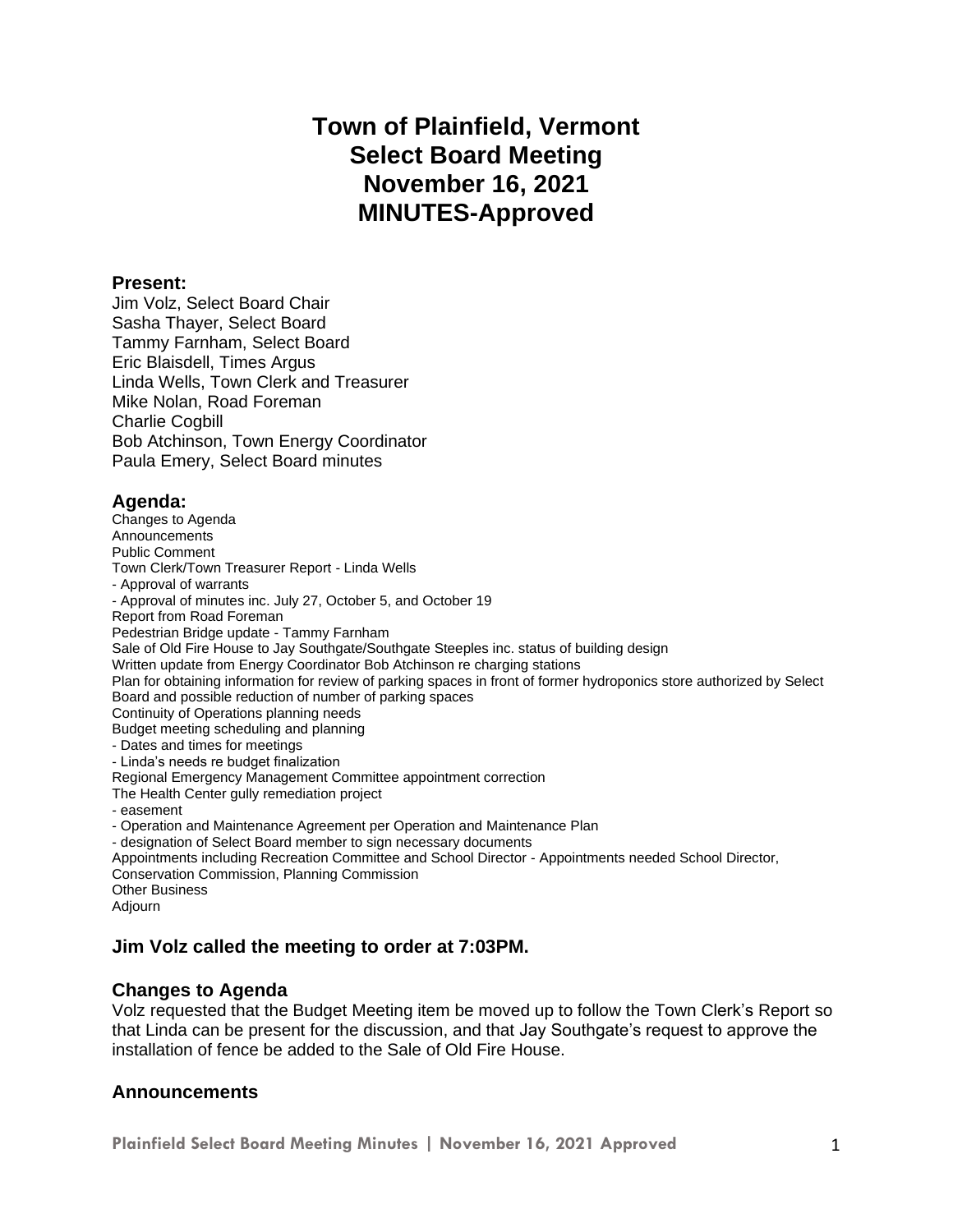The Select Board (SB) received a letter from an attorney about the Bean Road property. Volz suggested the topic be added to a future agenda.

Thayer, speaking as the Emergency Management Director, asked people to pay attention to news and announcements about the coronavirus pandemic, and that they get tested if they feel ill. She also noted that there is a shortage of help with contact tracing, so if people test positive for the virus, they should tell their close contacts rather than wait for the state to do contact tracing.

## **Public Comment**

There was no public comment.

#### **Town Clerk/Town Treasurer Report - Linda Wells**

Linda began by informing the SB that school tax collection went very well. Delinquent taxes are \$49,126.24. They will send notices and charge 1% interest on unpaid school taxes for three months and then turn over unpaid bills to George Cushing, Delinquent Tax Collector.

SB members inquired about the use of auto-pay and Wells said that the numbers are still low. She will advertise the service again.

Approval of warrants

- Wells requested approval of payroll warrants from October 22 and 29; November 5 and 12. **Farnham moved to approve the payroll warrants, and they were approved unanimously.**
- Wells requested approval of accounts payable warrants for October 25 and November 1. **Farnham moved to approve the accounts payable warrants, which approved unanimously.**

## **Budget Meeting Scheduling and Planning**

Wells requested that all budgets be completed by December  $25<sup>th</sup>$  this year. She further requested that budget discussions be scheduled during non-SB meeting times so that budgets can be completed on time. Volz asked Wells to suggest a date and Wells suggested November 23.

**The first budget meeting was scheduled for November 23 from 5:00-7:00PM**, with Wells in attendance. This meeting will be for a basic overview and planning.

Three more budget meetings were scheduled for:

- **December 2 from 7:00 – 10:00AM with Mike Nolan.**
- **December 9 from 3:00 – 6:00PM.**
- **December 14 from 5:00 – 8:00PM.**

#### **Volz will send an email to committee chairs inviting them to the meetings and requesting that they bring their budget requests.**

Wells noted that there is damage to the gable at the front of the Town Hall building. She contacted Dave Strong and Keith Swann of the Friends of the Town Hall and Opera House.

**Plainfield Select Board Meeting Minutes | November 16, 2021 Approved** 2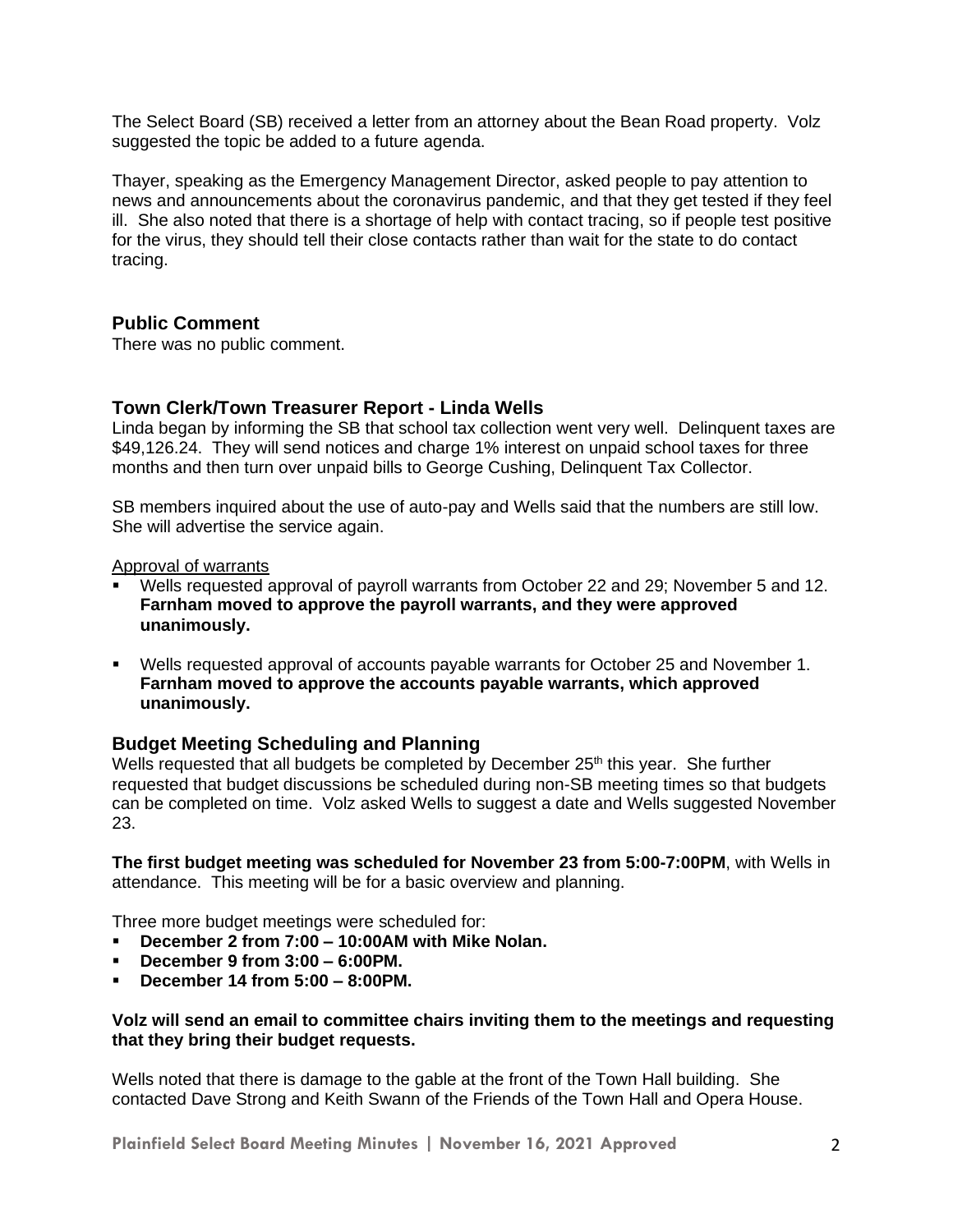Strong told her that Jay Southgate can repair and paint it for \$900 - \$1,500. **Thayer** suggested getting it done immediately and **moved to approve going forward with repair to the gable end of the Town Hall and to authorize Linda Wells to contact Jay Southgate to make arrangements to complete the repair as soon as possible. The motion was approved unanimously.**

Wells noted that Mary Niebling expressed interest in joining the Development Review Board. Wells also has a candidate for School Director, but received an email from the Superintendent saying that he hasn't received any materials about applicants. Wells requested guidance and was asked to re-send all School Director applications to the SB. She suggested postponing the decision to the next meeting and will also contact the other person who expressed interest in that position to determine where their application is.

Volz said that he has contacted Ryan Gillard about joining the Recreation Committee and requested a letter of interest and resume and hasn't heard back from him yet.

Thayer reached out to Nick Hooper, who is stepping down from the Recreation Committee.

#### Approval of minutes inc. July 27, October 5, and October 19

Thayer requested that the October 19 minutes be amended to contain more information about the new Emergency Management Chair, Carla Straight. She will add this material.

Chris Ditmeyer's name was omitted from the list of those present at the October 19 meeting. Emery will add her name.

**Farnham moved to approve October 5 minutes. The motion was approved unanimously.** 

## **Report from Road Foreman, Mike Nolan**

Nolan provided an overview of recent activities:

- they are getting equipment ready for winter
- had some last-minute culverts to clean out
- the blacktop is finished but they need to do shoulder work at the edges of the blacktop in Martin Meadow and Walker Lane
- the blacktop on Main Street is finished
- manholes on Brook Road and East Hill Road were patched

Nolan was asked if he can attend the December 2 budget meeting and he agreed – unless it's snowing.

Farnham asked Nolan about the schedule and Nolan reported that they are back on the eighthour per day schedule as of November 1.

Nolan stated that he is concerned about the curbing at the round area in front of the fire hydrant. The original curbing was laid sideways so that large vehicles can make that turn without cutting their tires. Farnham explained that the upright curbing is necessary because of a VTrans rule that states that pedestrian and vehicle traffic cannot be mixed – trucks cannot come up onto sidewalks or crosswalks when they make a turn. The corner of the intersection is now a standing curb and the remainder of the curb is laying down. Farnham stated that she met with the state and they cannot change it because of the danger to pedestrians. Fire trucks will be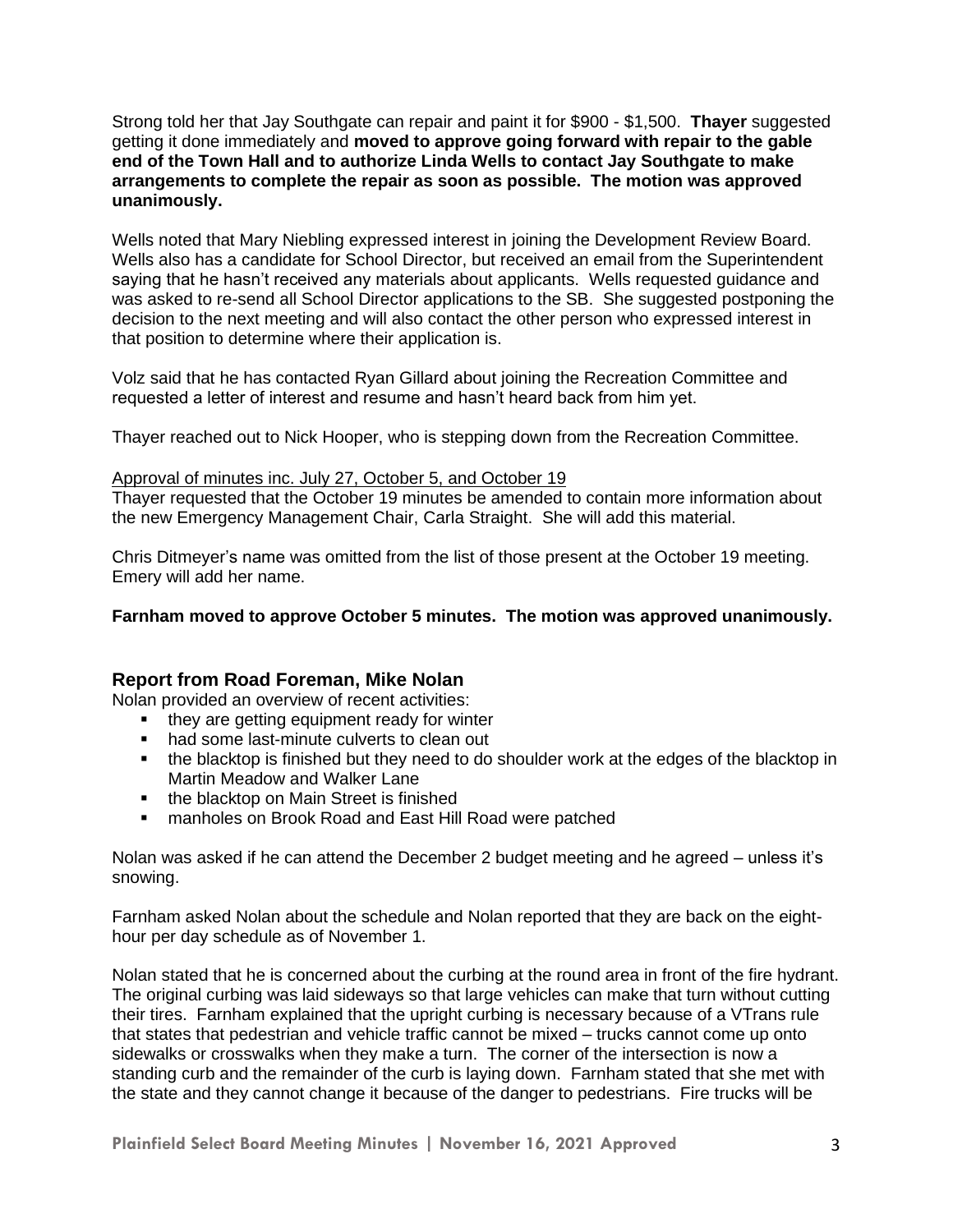able to drive up onto the round area to access the hydrant there because they will drive straight over the curb. The danger Nolan is speaking of is to vehicles that hit the curb with the sidewalls of their tires.

Nolan stated that he would have liked to be more involved in the planning of the pedestrian bridge.

Nolan reported that he was able to get the telephone company to remove the trees that were threatening to fall on the Upper Road.

Nolan said that something needs to be done with the surface of the bridge soon.

#### **Pedestrian Bridge Update – Tammy Farnham**

Farnham reported that she and Nolan met with the Daniels Company, who told them that the top (surface) of the bridge is not in good shape. She forwarded an email from Daniels Company to SB members that states that about 50% of the four feet that Daniels is required to replace is not in good shape. The contractor took Nolan and Farnham underneath the bridge and showed them sections that are eroding, which indicates that patching done this fall will not hold.

Mike Nolan expressed concern that rainwater is leaning through the holes in the surface of the bridge and into the structure of the bridge. Farnham explained that they were told that there is a membrane inside the structure that is designed to form a seal between the surface material and the structure of the bridge. The membrane on the Main Street bridge is leaking. They believe that it was improperly installed. Nolan stated that the membrane was installed  $10 - 15$  years ago.

Farnham requested an estimate from Daniels Co. to resurface the entire bridge and asked if the SB should ask Alice Merrill to look for funding for bridge repair.

Thayer reminded all that VTrans inspected and approved the bridge prior to beginning the Pedestrian Bridge Project and did not warn the town of the possible failure of the bridge surface. She also noted that federal infrastructure funding is unclear at this time and concluded that she thinks it makes sense to fix it.

Farnham said that the Pedestrian Bridge Project may make repairing our bridge more cost effective, stating that we may be able to use leftover funds for the bridge repair. The Pedestrian Bridge Project fixes the outside support beam and four feet of the bridge on the downstream side. However, additional funds will be needed for patching, although patching will not fix what is really wrong with the bridge. She noted that the other (upstream) side of the bridge is in bad shape, including drainage holes that are causing erosion in the bridge's supports. She suggested that the SB start putting money aside in the budget for bridge repairs, as they are inevitable in the future.

Volz clarified that VTrans indicated that the bridge was structurally sound enough to hang the bridge onto. They were not asked to assess the bridge in general.

Farnham said that Daniels showed her pictures from the beginning of the project that showed deterioration of the bridge from then (August) to now.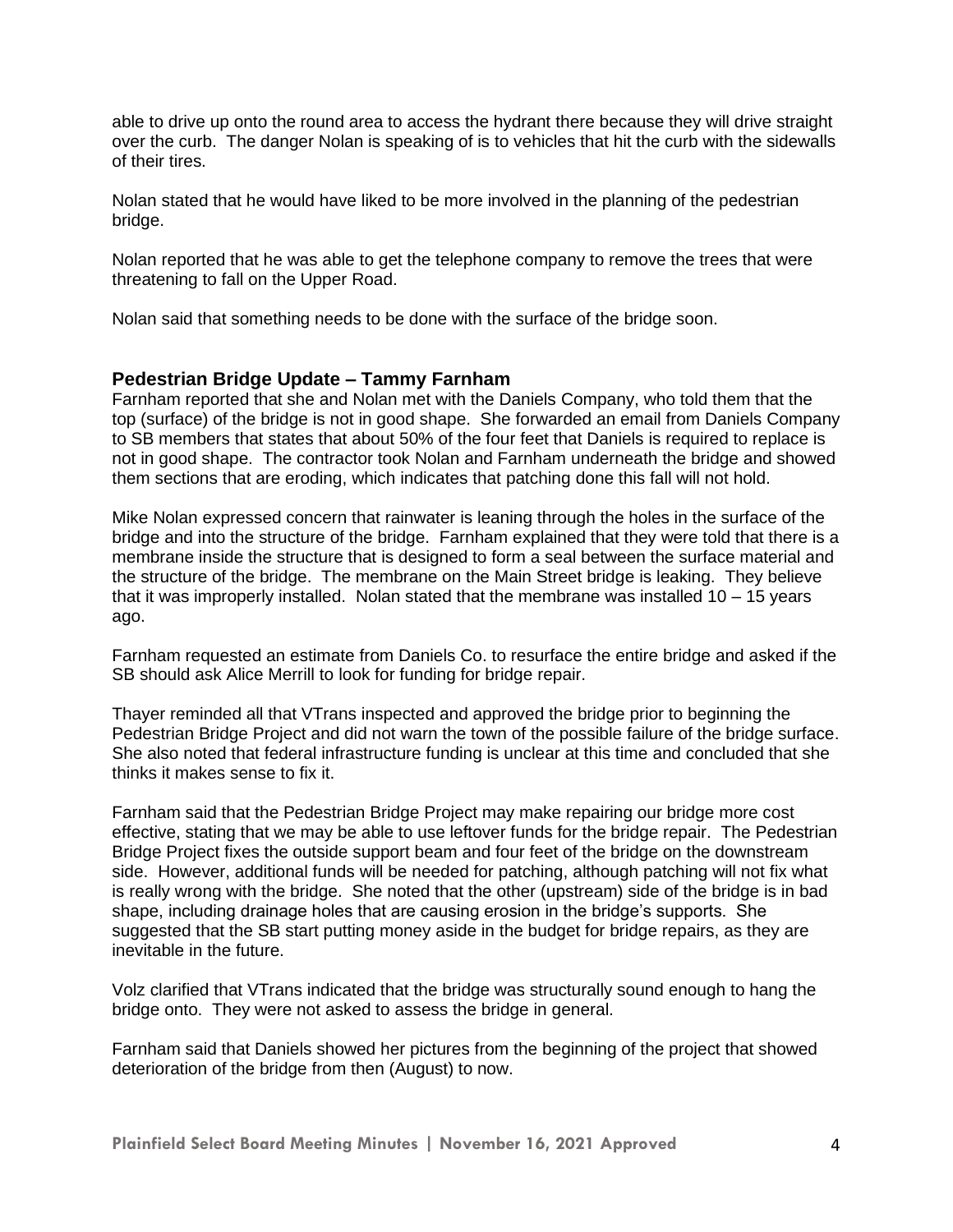Nolan stated that he wants to see the surface patched until the repair job can be completed. He is concerned that the holes are letting water get into the bridge and that when the Road Crew salts the bridge it will further erode the steel and the cement inside. Patching that the Road Crew did earlier this summer did not hold.

Farnham said that this is because the membrane is defective, but that the temperature has to be 50 degrees in order to do repairs to surface materials. Nolan said that they (Daniels Co.) can do cold patch with a compactor to get it through the winter. He expressed concern that Daniels may need to close the bridge to do the repairs.

#### **Farnham moved to authorize Alice Merrill to look for grants to re-do the surface of the bridge. The motion was approved unanimously.**

Farnham said that the contractor is asking about a Change Order to cover the construction of stairs in the rear of the building adjacent to the bridge. They have created two entries, though they were contracted to do one. Ross  $\overline{\phantom{a}}$  said that the town can do it either way. Farnham recommends that the SB authorize a Change Order, noting that either way it is an overage. The Change Order changes the project budget and accurately reflects the overage in the budget. The cost will be the same – and it is an overage.

#### **Farnham moved to allow Daniels Construction to create a Change Order for the back entrance to the building. Volz and Farnham approved, Thayer abstained.**

Farnham also stated that the 90-day limit on the one lane traffic over the bridge ends on November 30. She has not heard that they'll need to go into December. The work can continue past November 30, but Daniels Co. will have to open the bridge to two lane traffic.

## **Update from Energy Coordinator, Bob Atchinson, about Charging Stations**

This item was moved up on the agenda because Atchinson was present in the meeting and Southgate was not. Atchinson presented information about his research on charging stations prior to the meeting in a letter to the SB.

Volz requested that they discuss Atchinson's Green Mountain Power (GMP) option. Atchinson replied stating that GMP is not returning his calls but that they have a plan for free charging at night and .60 per kwh during peak hours, which he said is very high. He contacted Flow, which has a pole or pedestal mounted charger. It requires wifi access and costs \$150.00 per year. It can be accessed via cellphone app for payment and may take a chargepoint card. How the town chooses to manage this sort of system is yet to be determined.

Atchinson will follow through with GMP and Juicebox to get more information. He will send more information to the SB via email. He requested a special meeting of the SB in order to offer his suggestions. **He was asked to come to the December 7 SB meeting**.

Atchinson requested that the SB to begin considering locations for a second electric vehicle charger.

Atchinson also spoke about the Main Street bridge, noting that he worked at VTrans and wanted to reiterate what Nolan said about the penetration of water and salt into the surface of the concrete. The salt and water will cause the iron rebar to flake, which will expand the cracks. He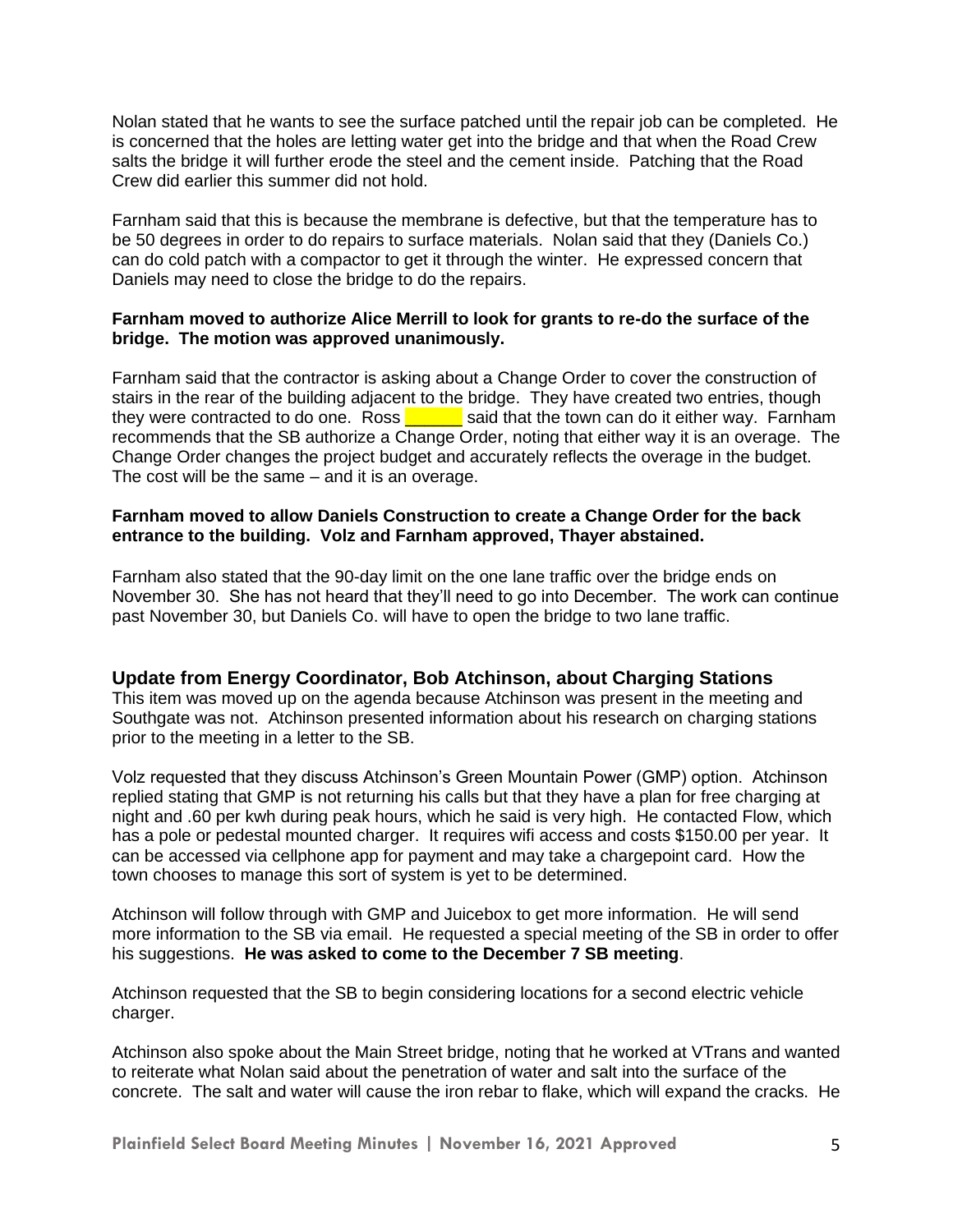suggested the use of hydraulic cement and that the SB bring VTrans into the discussion right away. The bridge inspections need to be pointed out to VTrans. He suggested that the SB ask them what can be done, should be done, and whether there are funds for the repairs.

Thayer thanked Atchinson for his work.

#### **Sale of Old Fire House to Jay Southgate/Southgate Steeples**

Farnham reported that she doesn't think Southgate has designs yet. He is still working on zoning with Karen Storey. Volz said that he thinks that Southgate is working with Storey and Ned Swanberg from the state so that he can take the building down before the end of the year.

Farnham stated that Southgate is interested in being hired to take the building down if he can't get permits quickly enough.

Thayer stated that if the town wants to take the building down it's a bigger problem than a private owner taking it down because of the historical nature of the building.

Volz requested that the SB act on Southgate's request for use of a 6' steel fence to keep people off of the property.

Farnham has been in touch with the owner of the old Hardware Store next door, who is questioning the number of parking spots and who has suggested that the Old Fire Station is actually on his property. Thayer stated that he will have to show why he thinks that – the research of this is on him and meanwhile, his tenants should not be parking at the Old Fire Station.

**Volz moved to permit installation of a six-foot steel wire fence with a sign on it saying "Keep Out – Town of Plainfield"**. Thayer cautioned that the town zoning should be consulted about fence height. **The motion was amended by adding: as long as it is consistent with zoning. The motion was approved unanimously.**

Emery notified the SB that the owner of the Hardware Store building has his tenant's trash bins located on the public sidewalk. Farnham also noted that the tenants are parking in areas that are restricted due to the bridge project.

**Thayer volunteered to put no-parking notices on the vehicles.** 

#### **Plan for Obtaining Information for Review of Parking Spaces in Front of Former Hydroponics Store Authorized by Select Board and Possible Reduction of Number of Parking Spaces**

Thayer stated that the new owner of the old Hardware Store building believes that he has eight parking spots. **Thayer suggested asking him to send his information about parking.** 

**She will also ask Linda Wells about the history of parking in that area and offered to look at land records.** Select board meeting minutes may also need to be consulted. She offered to ask Alice Merrill. **Farnham suggested that she talk with George Cushing, former town constable.**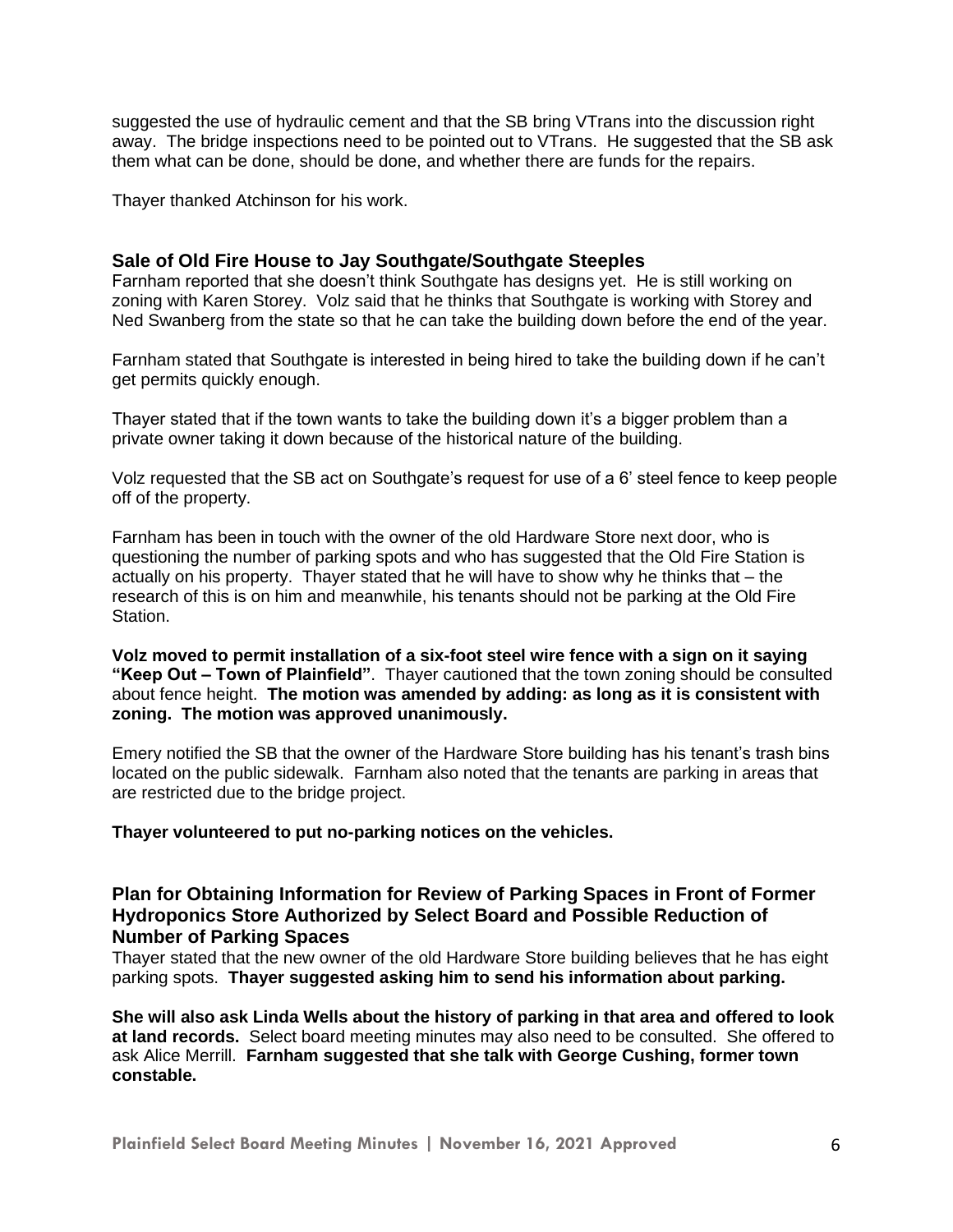**Farnham suggested that the SB look into traffic and parking in town**, saying that if we want to improve our town, parking is huge. She also suggested that **zoning applications include a question about the number and location of parking spaces**.

Thayer noted that there are parameters that relate to parking and suggested that the zoning permit application be modified. Emery suggested asking Will Colgan, the Planning Commission Chair, to come to a SB meeting to discuss the topic.

#### **Continuity of Operations Planning (COOP)**

Thayer stated that part of the COOP is to meet informally with other towns. She suggested the need to think about the immanent retirements of: Greg Chamberlin, Water and Wastewater; Mike Nolan, Road Foreman; and Linda Wells, Town Clerk and Treasurer. This is a major part of COOP. The transitions should be considered as a part of that, including whether the Town Clerk should become a hired, rather than elected, position.

Farnham recommended a special meeting to discuss the COOP, potentially bringing people in from other towns to look at the pros and cons of hiring vs. electing the Town Clerk.

#### **The SB decided to hold a special meeting on January 11 from 5:00-7:00PM to discuss the COOP.**

## **Regional Emergency Management Committee Appointment Correction**

Moved to the next meeting.

#### **The Health Center Gully Remediation Project**

Thayer reported that the town has been asked to prepare an easement, the costs of which will be covered by the state. Thayer offered to take the information to Jim Jamele, Esq. **The SB will review this at the next meeting. Thayer will send materials via email to SB members.**

#### **Appointments: Recreation Committee, Conservation Commission, Planning Commission, and School Director**

SB hasn't heard from Ryan Gillard or from the candidates for School Director. **The appointments were moved to the next meeting.** 

#### **Other Business**

**The SB will hold an executive session at 6:30PM on December 7 to discuss possible litigation about the property on the Bean Road.** 

Farnham noted that she hasn't received information from the state about the **Route 2 intersection and recommended that it be added to SB meeting agendas beginning in January.**

Farnham also stated that she's been watching webinars about ARPA funding and renewed her request for a committee. She suggested putting a notice on the town website and making phone calls in order to recruit a wide variety of committee members.